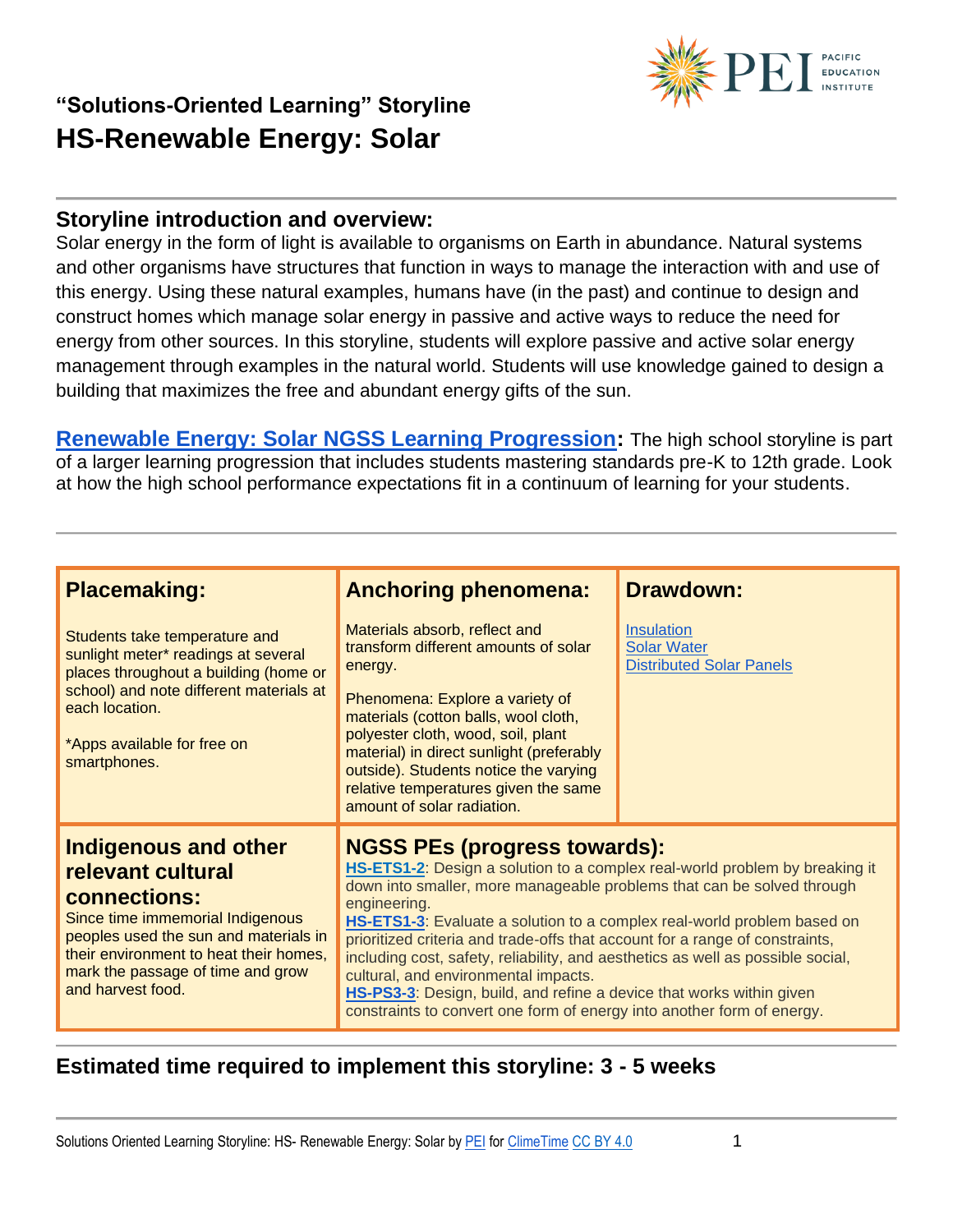

### **NGSS PEs:**

**HS-ETS1-2:** Design a solution to a complex real-world problem by breaking it down into smaller, more manageable problems that can be solved through engineering.

**HS-ETS1-3:** Evaluate a solution to a complex real-world problem based on prioritized criteria and trade-offs that account for a range of constraints, including cost, safety, reliability, and aesthetics as well as possible social, cultural, and environmental impacts.

**HS-PS3-3:** Design, build, and refine a device that works within given constraints to convert one form of energy into another form of energy.

| Science & Engineering Practice (SEP)                                                                                                                                                                                                                                                                                                                                                                                                                                                                                                                                                      | <b>Disciplinary Core Idea (DCI)</b>                                                                                                                                                                                                                                                                                                                                                                                                                                                                                                                                                                                                                                                                                                                                                                                                                                                                                                                                                                                                                                                                                                                                                                                                                                                                                                                              | <b>Cross Cutting Concept (CCC)</b>                                                                                                                                                                                                                                                                                                                                                                                                                                                                                                                                                                                                                                                                                                                                                                                                                  |
|-------------------------------------------------------------------------------------------------------------------------------------------------------------------------------------------------------------------------------------------------------------------------------------------------------------------------------------------------------------------------------------------------------------------------------------------------------------------------------------------------------------------------------------------------------------------------------------------|------------------------------------------------------------------------------------------------------------------------------------------------------------------------------------------------------------------------------------------------------------------------------------------------------------------------------------------------------------------------------------------------------------------------------------------------------------------------------------------------------------------------------------------------------------------------------------------------------------------------------------------------------------------------------------------------------------------------------------------------------------------------------------------------------------------------------------------------------------------------------------------------------------------------------------------------------------------------------------------------------------------------------------------------------------------------------------------------------------------------------------------------------------------------------------------------------------------------------------------------------------------------------------------------------------------------------------------------------------------|-----------------------------------------------------------------------------------------------------------------------------------------------------------------------------------------------------------------------------------------------------------------------------------------------------------------------------------------------------------------------------------------------------------------------------------------------------------------------------------------------------------------------------------------------------------------------------------------------------------------------------------------------------------------------------------------------------------------------------------------------------------------------------------------------------------------------------------------------------|
| <b>Constructing Explanations and Designing</b><br><b>Solutions</b><br>Constructing explanations and designing solutions<br>in 9-12 builds on K-8 experiences and progresses<br>to explanations and designs that are supported by<br>multiple and independent student-generated<br>sources of evidence consistent with scientific<br>ideas, principles, and theories.<br>Design, evaluate, and/or refine a solution to<br>a complex real-world problem, based on<br>scientific knowledge, student-generated<br>sources of evidence, prioritized criteria, and<br>trade off considerations. | <b>PS3.A: Definitions of Energy</b><br>At the macroscopic scale, energy manifests<br>$\bullet$<br>itself in multiple ways, such as in motion,<br>sound, light, and thermal energy.<br><b>PS3.D: Energy in Chemical Processes</b><br>Although energy cannot be destroyed, it can be<br>$\bullet$<br>converted to less useful forms-for example, to<br>thermal energy in the surrounding<br>environment.<br><b>ETS1.A: Defining and Delimiting an Engineering</b><br><b>Problem</b><br>Criteria and constraints also include satisfying<br>$\bullet$<br>any requirements set by society, such as<br>taking issues of risk mitigation into account,<br>and they should be quantified to the extent<br>possible and stated in such a way that one can<br>tell if a given design meets them. (secondary)<br><b>ETS1.B: Developing Possible Solutions</b><br>When evaluating solutions, it is important to<br>$\bullet$<br>take into account a range of constraints,<br>including cost, safety, reliability, and<br>aesthetics, and to consider social, cultural, and<br>environmental impacts.<br><b>ETS1.C: Optimizing the Design Solution</b><br>Criteria may need to be broken down into<br>$\bullet$<br>simpler ones that can be approached<br>systematically, and decisions about the priority<br>of certain criteria over others (trade-offs) may<br>be needed. | <b>Energy and Matter</b><br>Changes of energy and matter in a system<br>can be described in terms of energy and<br>matter flows into, out of, and within that<br>system.<br><b>Connections to Engineering, Technology, and</b><br><b>Applications of Science</b><br>Influence of Science, Engineering and<br><b>Technology on Society and the Natural World</b><br>Modern civilization depends on major<br>technological systems. Engineers<br>continuously modify these technological<br>systems by applying scientific knowledge<br>and engineering design practices to increase<br>benefits while decreasing costs and risks.<br>New technologies can have deep impacts on<br>society and the environment, including some<br>that were not anticipated. Analysis of costs<br>and benefits is a critical aspect of decisions<br>about technology. |

#### **Materials:**

| <b>Learning Session   Materials</b> |                                                                                                                                                                |
|-------------------------------------|----------------------------------------------------------------------------------------------------------------------------------------------------------------|
| 2. Phenomena                        | insulation materials (i.e., cotton balls, cloth, wood, soil, plant material, foam, ceramic, air)<br>thermometers<br>sunlight (preferred) or incandescent light |
| 4b.                                 | small glass laboratory beakers (1 or 5 or more, depending on the chosen set-up)                                                                                |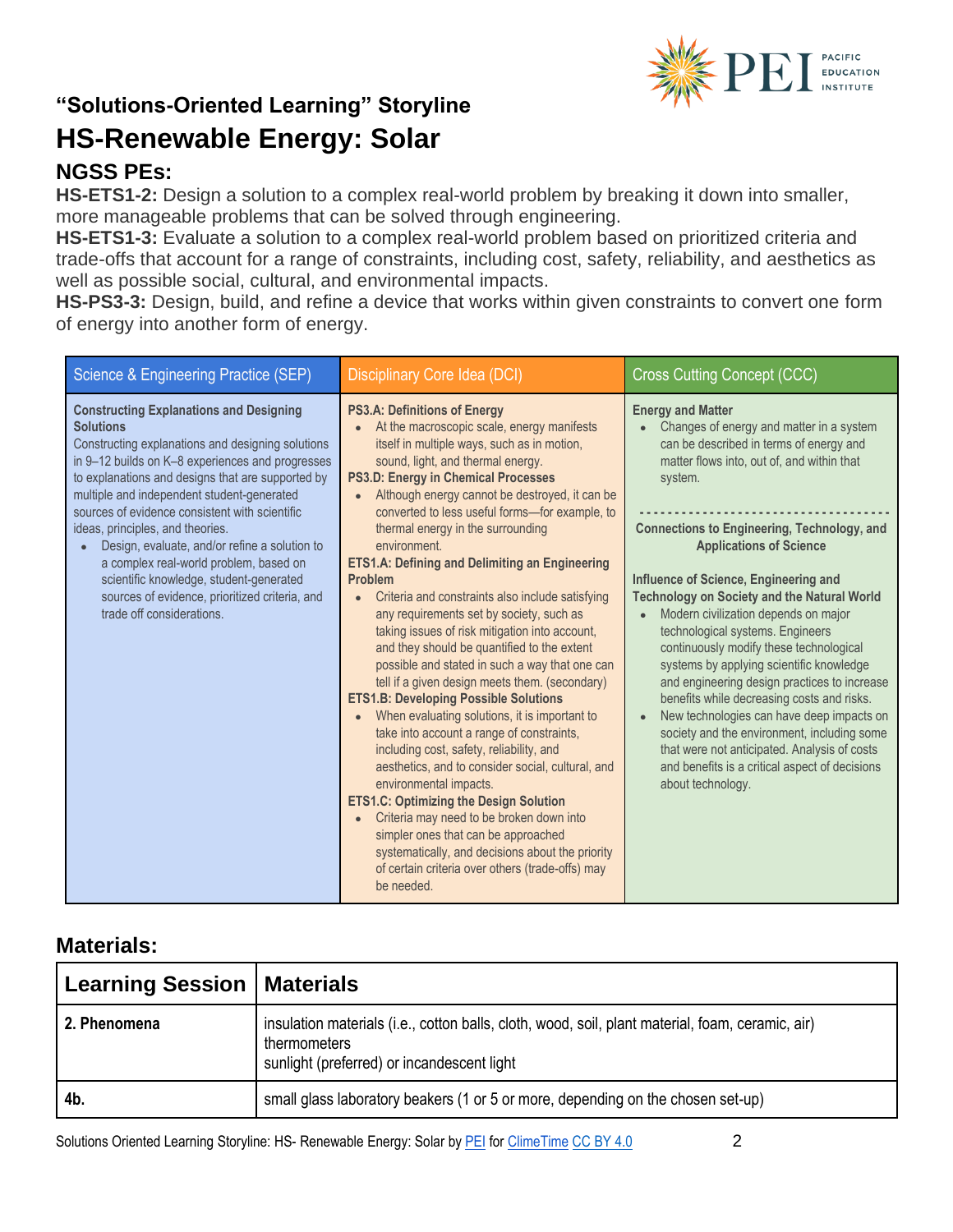

|    | ice cubes<br>stopwatch or a similar timing device<br>low-temperature hot plate<br>Insulation Materials Investigation Worksheet<br>blank paper and pencils                                                                                                                                                                                                                                                   |
|----|-------------------------------------------------------------------------------------------------------------------------------------------------------------------------------------------------------------------------------------------------------------------------------------------------------------------------------------------------------------------------------------------------------------|
| 5. | Print resources embedded in Guiding Question                                                                                                                                                                                                                                                                                                                                                                |
| 6. | Flashlight<br>Circular piece of cardboard with a 1.25 cm (.5 in.) square opening cut into the center to cover lens<br>(or cover lens with masking tape leaving a 1.25 centimeter (0.5 in.) square opening)<br>Flashlight holder that permits the flashlight to be rotated through different angles<br>(See Appendix VI for instructions for constructing the flashlight holder.)<br><b>Protractor Ruler</b> |

### **Learning Sessions**

| 1. | <b>Grounding Native Ways of Knowing:</b>                                                                                                                                                                                                                                                                                                                                                                                                                                                                                                                                                                                                                                                                                                                                                                                                                                                                                                                                                                                                                                                                                                                                                                                                                                   | Estimated time:<br>At least 30 intentional<br>minutes, and time devoted<br>throughout the storyline |
|----|----------------------------------------------------------------------------------------------------------------------------------------------------------------------------------------------------------------------------------------------------------------------------------------------------------------------------------------------------------------------------------------------------------------------------------------------------------------------------------------------------------------------------------------------------------------------------------------------------------------------------------------------------------------------------------------------------------------------------------------------------------------------------------------------------------------------------------------------------------------------------------------------------------------------------------------------------------------------------------------------------------------------------------------------------------------------------------------------------------------------------------------------------------------------------------------------------------------------------------------------------------------------------|-----------------------------------------------------------------------------------------------------|
|    | To connect to native ways of knowing consider exploring the following ideas in connection with<br>your local tribal nation:<br>• Sun as part of life<br>• Sun in relation to dwelling design<br>• Sun used to produce and preserve food<br>• Sun as an indicator of time<br>• Gift of the Sun's energy in abundance<br>In addition to stories of the past, research and connect with tribal nations close to your<br>community and their actions to mitigate and adapt to climate change. To access information on<br>how to reach out and build relationships with local tribes, visit the OSPI Office of Native<br><b>Education: Partnering with Tribes webpage. Use this opportunity to discuss expectations of</b><br>students during story time and address cultural ethics.<br>Reading of "How Raven Stole the Sun" (western WA), "Origin of the Sun and Moon" (Eastern<br>WA). This is a way we open the storyline, to begin thinking about how the sun is part of our<br>lives here on earth, and the abundant gift of energy the sun provides.<br>Teacher Reflection: In the story of "How Raven Stole the Sun," Raven transformed to<br>bring social justice. Often, we as educators, transform our thinking, our practices, and our<br>approach to do the same. |                                                                                                     |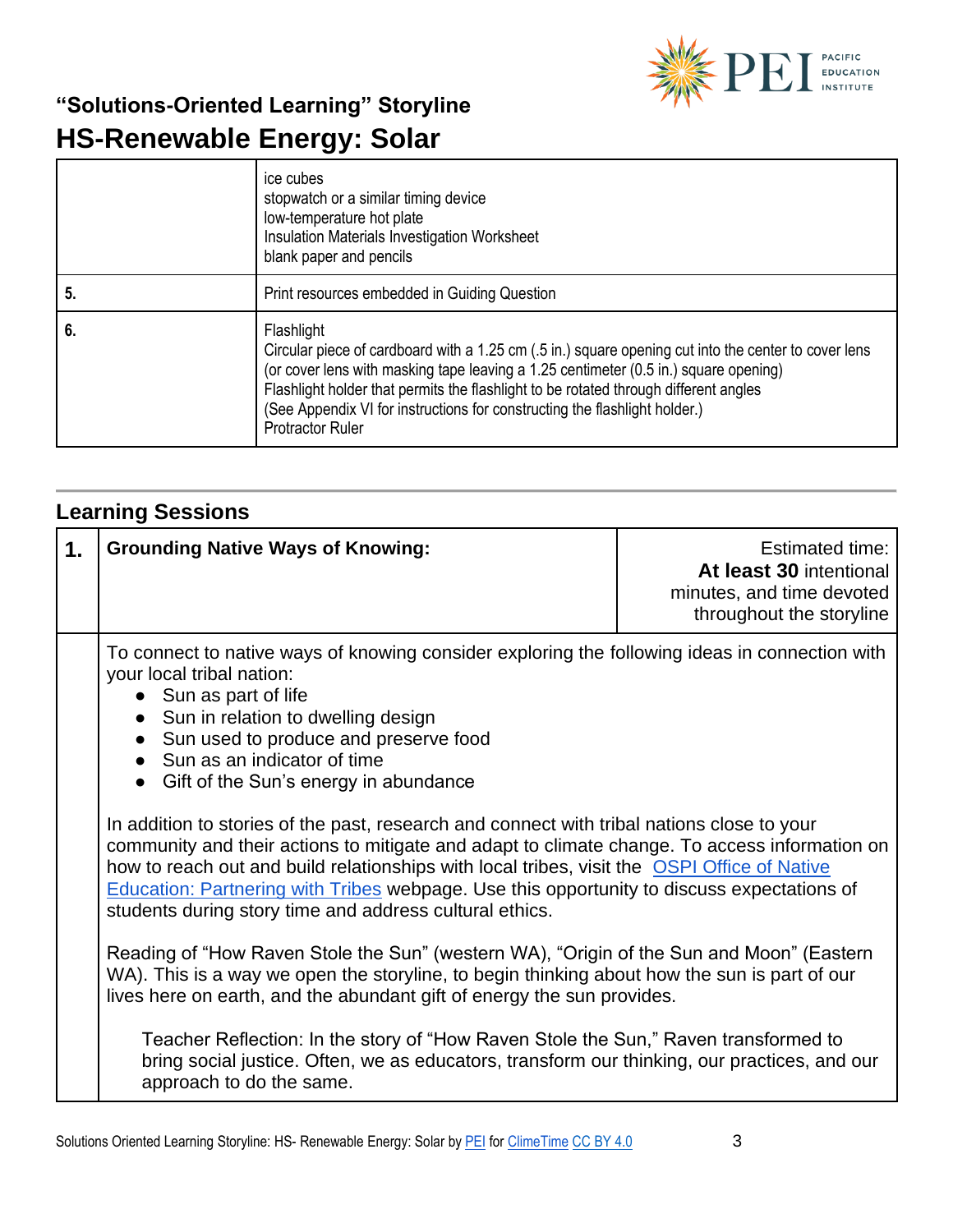

| 2. | <b>Examine phenomena:</b>                                                                                                                                                                                                                                                                                                                                                                                                                                                                                                                                                                                                                                                                                                                                                                                                                                                                                                                                                                                                                                                                                                                                                      | <b>Estimated time:</b><br>60 - 120 minutes<br>(depending on depth of exploration) |
|----|--------------------------------------------------------------------------------------------------------------------------------------------------------------------------------------------------------------------------------------------------------------------------------------------------------------------------------------------------------------------------------------------------------------------------------------------------------------------------------------------------------------------------------------------------------------------------------------------------------------------------------------------------------------------------------------------------------------------------------------------------------------------------------------------------------------------------------------------------------------------------------------------------------------------------------------------------------------------------------------------------------------------------------------------------------------------------------------------------------------------------------------------------------------------------------|-----------------------------------------------------------------------------------|
|    | Display different materials (i.e. cotton balls, cloth, wood, soil, plant material, foam, ceramic, air)<br>within containers, place thermometers into those containers, and place the containers into the<br>sunlight (preferred), or incandescent light.                                                                                                                                                                                                                                                                                                                                                                                                                                                                                                                                                                                                                                                                                                                                                                                                                                                                                                                       |                                                                                   |
|    | Use an "Anchoring Phenomena Routine" to explore the phenomena. Students record their<br>findings and observations throughout the routine in a "Science Notebook" or journal.<br>Anchoring Phenomena Routine include:<br>1. Exploration of the anchoring phenomenon through observation and interaction<br>with the phenomenon,<br>2. Attempt to make sense of the phenomenon by constructing an initial explanation<br>based on their observations,<br>3. Identify related phenomena by connecting the activity to other examples or<br>outside-of-school experiences, and<br>4. Developing questions and next steps related to the target science concepts.<br>Big Idea: Materials absorb, reflect and transform different amounts of solar energy.<br>Use this visual diagram to stem a discussion about how our atmosphere is an insulating<br>blanket to Earth. Gasses emitted into our atmosphere add to this insulation, including CO2.<br><b>Climate Kids: Greenhouse Gasses</b><br><b>Placemaking:</b> Students explore this phenomenon further by exploring building and<br>construction materials. Students take temperature and sunlight meter* readings at several |                                                                                   |
|    | places throughout a building (home or school) and make note of different materials at each<br>location.<br>*Light meter apps are available for free for Android and Apple smartphones.                                                                                                                                                                                                                                                                                                                                                                                                                                                                                                                                                                                                                                                                                                                                                                                                                                                                                                                                                                                         |                                                                                   |

| <b>Pre-Assessment</b>                                                                                                                                                                                                                                                                                                                                                                                                                                                                                                                                                       | Estimated time:<br>30 minutes |
|-----------------------------------------------------------------------------------------------------------------------------------------------------------------------------------------------------------------------------------------------------------------------------------------------------------------------------------------------------------------------------------------------------------------------------------------------------------------------------------------------------------------------------------------------------------------------------|-------------------------------|
| <b>HS-RE Solar Pre-Assessment</b>                                                                                                                                                                                                                                                                                                                                                                                                                                                                                                                                           |                               |
| <b>TASK:</b> Design a solution that manages solar energy in a building to maintain human optimal<br>temperature at your location, year-round. Address both passive and active energy<br>management in your solution. Incorporate into your design labels illustrating energy transfers<br>and transformations, descriptions, and relevant materials that will aid in the solution to the<br>problem. Describe the scientific rationale for choices of materials and structure of the solution,<br>and how this solution will reduce the need for energy from other sources. |                               |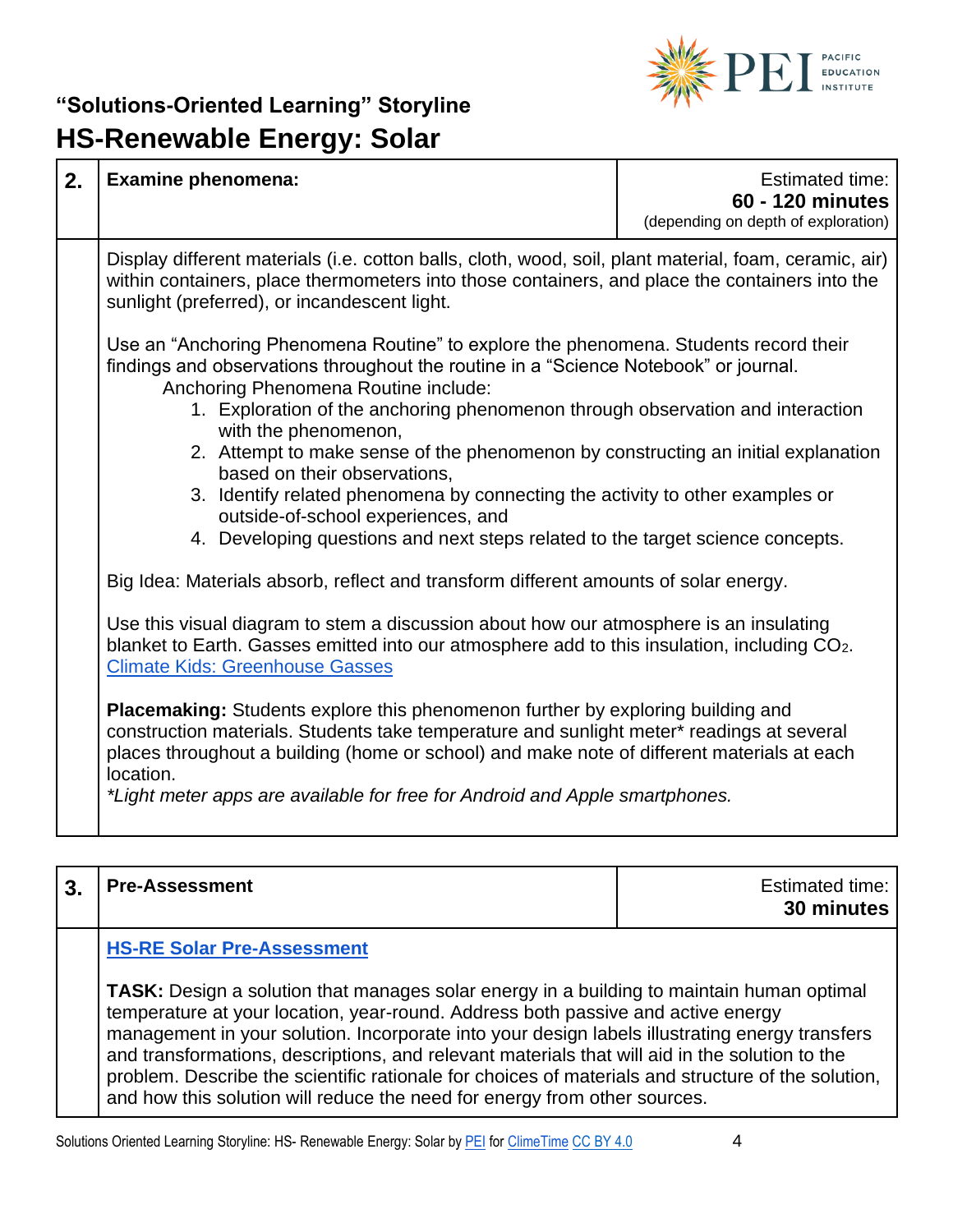

Students will draw/sketch their design on a piece of paper, whiteboard, or an application that can be edited over time, and after new knowledge is gained during the following learning sessions. Use a strategy to track student revisions to their design (such as color-coding, sticky notes, or timestamps). This will allow you to see progression and growth. For the final assessment, students should construct a physical model of their design.

**HS-Renewable Energy: Solar Assessment Rubric** 

| 4a | Guiding question: How (at the macro level) do different<br>materials and structures convert light energy into<br>different forms of usable energy?*                                                                                                                                                                                                                                                                                                                                                                                                                                                                                                                                                                                                                                                                                                                                                                                                                                                                                         | Estimated time:<br>45 minutes |
|----|---------------------------------------------------------------------------------------------------------------------------------------------------------------------------------------------------------------------------------------------------------------------------------------------------------------------------------------------------------------------------------------------------------------------------------------------------------------------------------------------------------------------------------------------------------------------------------------------------------------------------------------------------------------------------------------------------------------------------------------------------------------------------------------------------------------------------------------------------------------------------------------------------------------------------------------------------------------------------------------------------------------------------------------------|-------------------------------|
|    | Cat Eye Exploration: Watch How do animals see in the dark? (YouTube)<br>This video is about the management of light. While at first it may seem unrelated,<br>watch with an open mind. Evaluate the adaptations and synthesize applications to<br>building design. After watching the video, begin discussion about the adaptations<br>presented in the video by asking students to collaborate around the various<br>adaptations about the management of light. List the adaptations. Once students have a<br>list of 3 or 4 different adaptations / light management strategies, ask them to think<br>about how we could apply these light management strategies to passive solar building<br>design.<br>Example adaptations / light management strategies:<br>Structure allows more sunlight in, or less sunlight<br>Structure slows the transfer of light energy<br>Structure removes the details, perhaps only allowing certain wavelengths<br>through<br>Structure allows light energy to be "used again"<br>$\overline{\phantom{0}}$ |                               |
|    | Finish with students revisiting their model OR move to 4b, which is an investigation.<br>*This question does NOT apply to the sub-atomic level of energy transformation.                                                                                                                                                                                                                                                                                                                                                                                                                                                                                                                                                                                                                                                                                                                                                                                                                                                                    |                               |

**4b . Guiding question: How (at the macro level) do different materials and structures convert light energy into different forms of usable energy? (Investigation)** Estimated time: **100 - 120 minutes** (two 50-minute class periods) Exploring Heat Management: ● Lab: [Teach Engineering: Insulation Lab](https://www.teachengineering.org/activities/view/uoh_insulation_activity1) ● Adaptation to be used in conjunction to the above lab: Perform the adaptation outdoors

Solutions Oriented Learning Storyline: HS- Renewable Energy: Solar by [PEI](https://pacificeducationinstitute.org/) for [ClimeTime](https://www.climetime.org/) [CC BY 4.0](https://creativecommons.org/licenses/by/4.0/) 5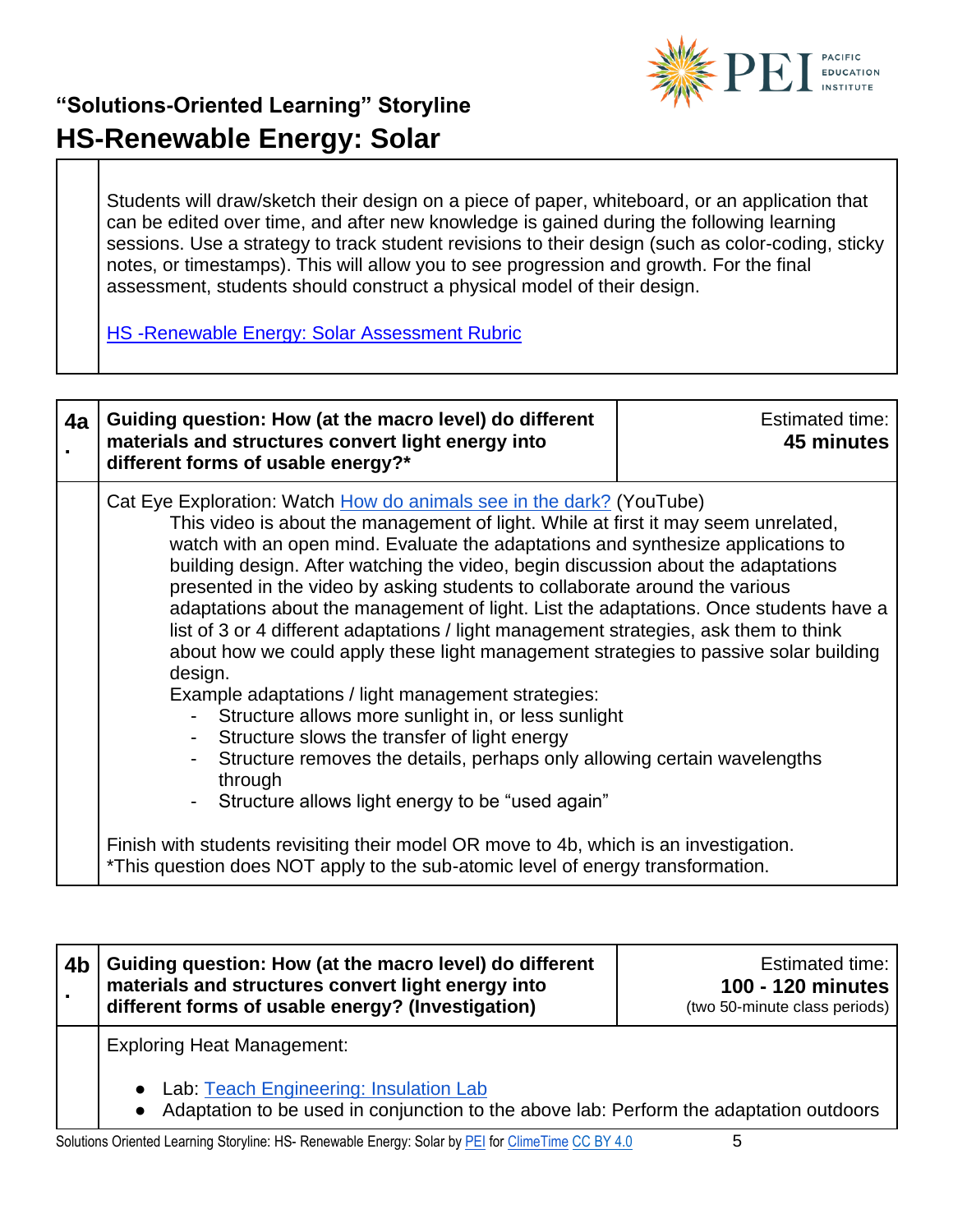

if possible. Use the classic can calorimeter. Add 200ml of water into the can and allow it to equilibrate to the can and outdoor temperature. Place the thermometer into the water and record the initial temperature. Wrap the can in the insulating material you want to test and place the can in direct sunlight. After 30 minutes, record the temperature. Noting the change in temperature, and knowing the volume of water, calculate the energy gain of the water and infer the insulation's effect.

Class discussion: Management can also be holding warm or cool air in addition to trying to keep it out. Discussion: How is Earth's atmosphere like an insulator? How is it changing?

Finish with students revisiting their model to make modifications.

| 5. | Guiding question: How does the conversion of light to<br>other forms of energy relate to passive and/or active<br>solar energy management?                                    | Estimated time:<br><b>100 - 120 minutes (for</b><br>individual completion of task)<br>60 - 90 minutes (for "Jigsaw"<br>completion of task) |
|----|-------------------------------------------------------------------------------------------------------------------------------------------------------------------------------|--------------------------------------------------------------------------------------------------------------------------------------------|
|    | Teachers may choose to have each student participate in this exploration individually or may<br>want to "Jigsaw" the activity.                                                |                                                                                                                                            |
|    | What is Solar Energy? ("Student Informational Text" on page 41)                                                                                                               |                                                                                                                                            |
|    | We will be looking at different kinds of energy use; both are important and they're not mutually<br>exclusive. You should use both to maximize the potential of solar energy. |                                                                                                                                            |
|    | ACTIVE:<br>Use the anatomy of a solar panel (light-->electricity-->heat) & the analogy of a plant                                                                             |                                                                                                                                            |

(photosynthesis). Photosynthesis to plants is what solar panels are to humans - actively transforming light to another form of energy. Look at this diagram, [Solar energy is an](http://www.weamerisolar.eu/france-announces-q1-2013-fits/)  [infinite source of energy which can be harvested.](http://www.weamerisolar.eu/france-announces-q1-2013-fits/)

Which is better at capturing solar energy? [Plants vs Solar Panels](https://youtu.be/vmOIjeIK_uY)

#### PASSIVE:

Using abundant energy patterns to transfer light energy to other forms.

How can we use **biomimicry,** *noun; the design and production of materials, structures, and systems that are modeled on biological entities and processes,* to guide habitat designs that manage and utilize the abundance of solar energy. *Biomimicry has been utilized in the use of materials and design of tools and structures by indigenous peoples*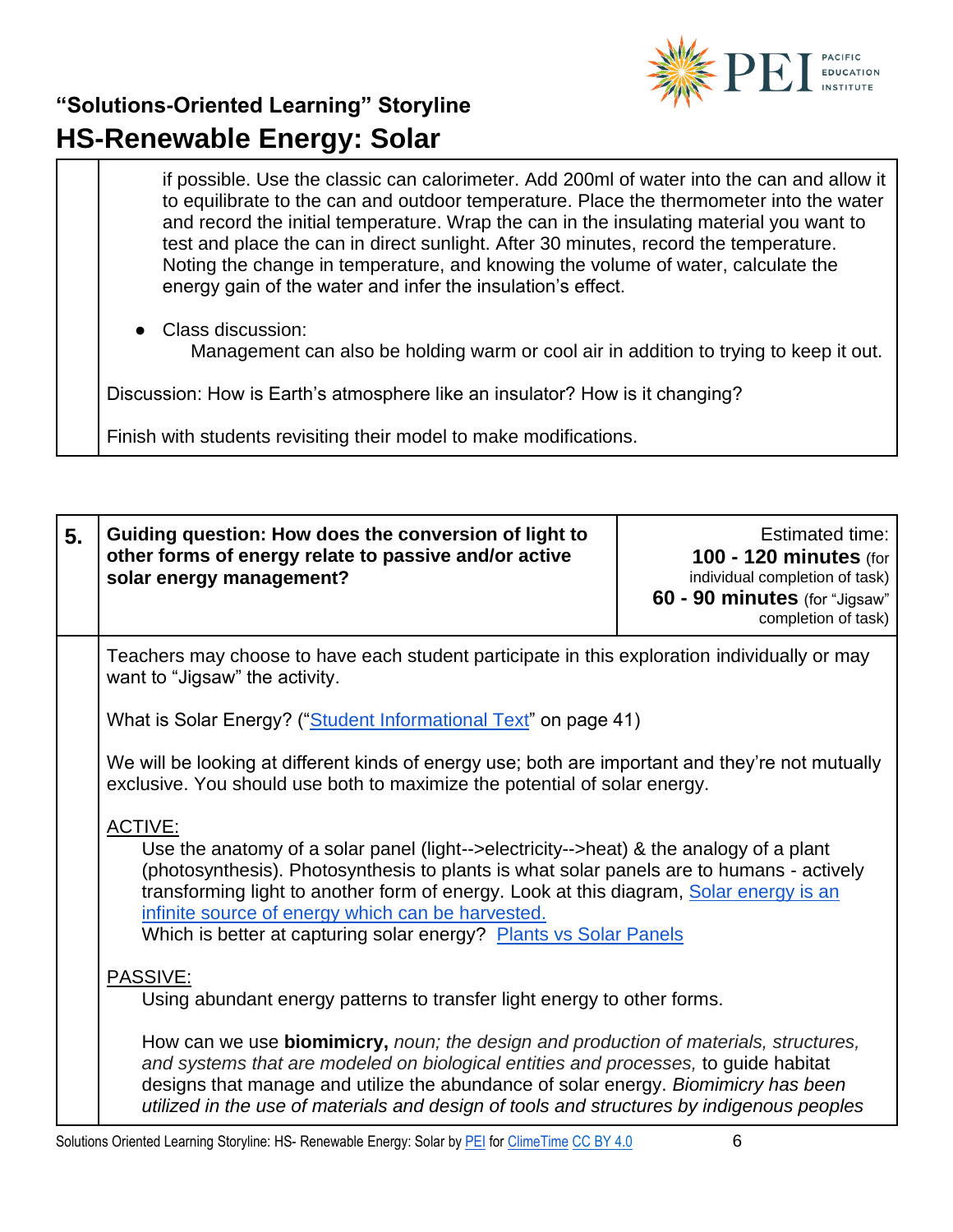

#### *throughout time.*

Animal Engineers: After reading the article, "Effects of Solar Radiation on Animal [Thermoregulation"](https://cdn.intechopen.com/pdfs/33352/intech-effects_of_solar_radiation_on_animal_thermoregulation.pdf), what are some animal adaptations that can inform and be applied to habitat architecture that will assist in Solar energy management?

#### **Example:**

Termites (Ants)

Animals manage solar energy in a variety of ways. Termites and ants build very sophisticated structures that are well adapted to manage solar energy. Are there biomimicry opportunities from termites and ants that can be applied to the design of human habitats? Watch [Termite Architecture | Trials Of Life | BBC Earth](https://youtu.be/jbbLCgh6sso) to see how this occurs, or [See how termites inspired a building that can cool itself.](https://video.nationalgeographic.com/video/magazine/decoder/00000163-4f96-de63-afe7-7fdf708d0000)

Adaptations of organisms using materials and structure; [Using Nature's Genius in Architecture](https://www.youtube.com/watch?v=3QZp6smeSQA&feature=youtu.be)

Post the statement: "The energy from the sun is a gift, there is an abundance. If organisms have used this as an abundance to help them, how can we? Does your design utilize the abundance of sunlight?"

*"Virtually all native cultures that have survived without fouling their nest have acknowledged that nature knows best and have had the humility to ask the bears and wolves and ravens and redwoods for guidance. They can only wonder why we don't do the same."* 

- *from [Biomimicry](http://www.amazon.com/Biomimicry-Innovation-Inspired-Janine-Benyus/dp/0060533226/ref=sr_1_1?s=books&ie=UTF8&qid=1367577400&sr=1-1&keywords=biomimicry) by Janine M. Benyus*

Energy audit - looking at how much energy home uses and comparing to how many solar panels one would need to power, then make changes such as blinds, insulation, etc. and make another connection to how many solar panels one would need. You can use ["Cost of Using](https://shop.need.org/collections/solar/products/schools-going-solar)  [Machines Investigation"](https://shop.need.org/collections/solar/products/schools-going-solar) from the NEED Energy Project "Schools Going Solar" (page 33) as an example of the data needed to conduct an energy audit. This tool is designed for an energy audit of a school.

Finish with students revisiting their model to make modifications.

| 6. | Guiding question: How does light intensity affect solar<br>energy management?                                                                                                                                    | Estimated time:<br><b>100 - 120 minutes (add)</b><br>time for extension if desired) |
|----|------------------------------------------------------------------------------------------------------------------------------------------------------------------------------------------------------------------|-------------------------------------------------------------------------------------|
|    | Through this series of explorations, students will find the relationship between the angle and<br>the intensity of light. Students will start globally and work toward a more local impact and<br>understanding. |                                                                                     |
|    | For the first exploration, the exercise found at NASA's "Meteorology: An Educator's Resource                                                                                                                     |                                                                                     |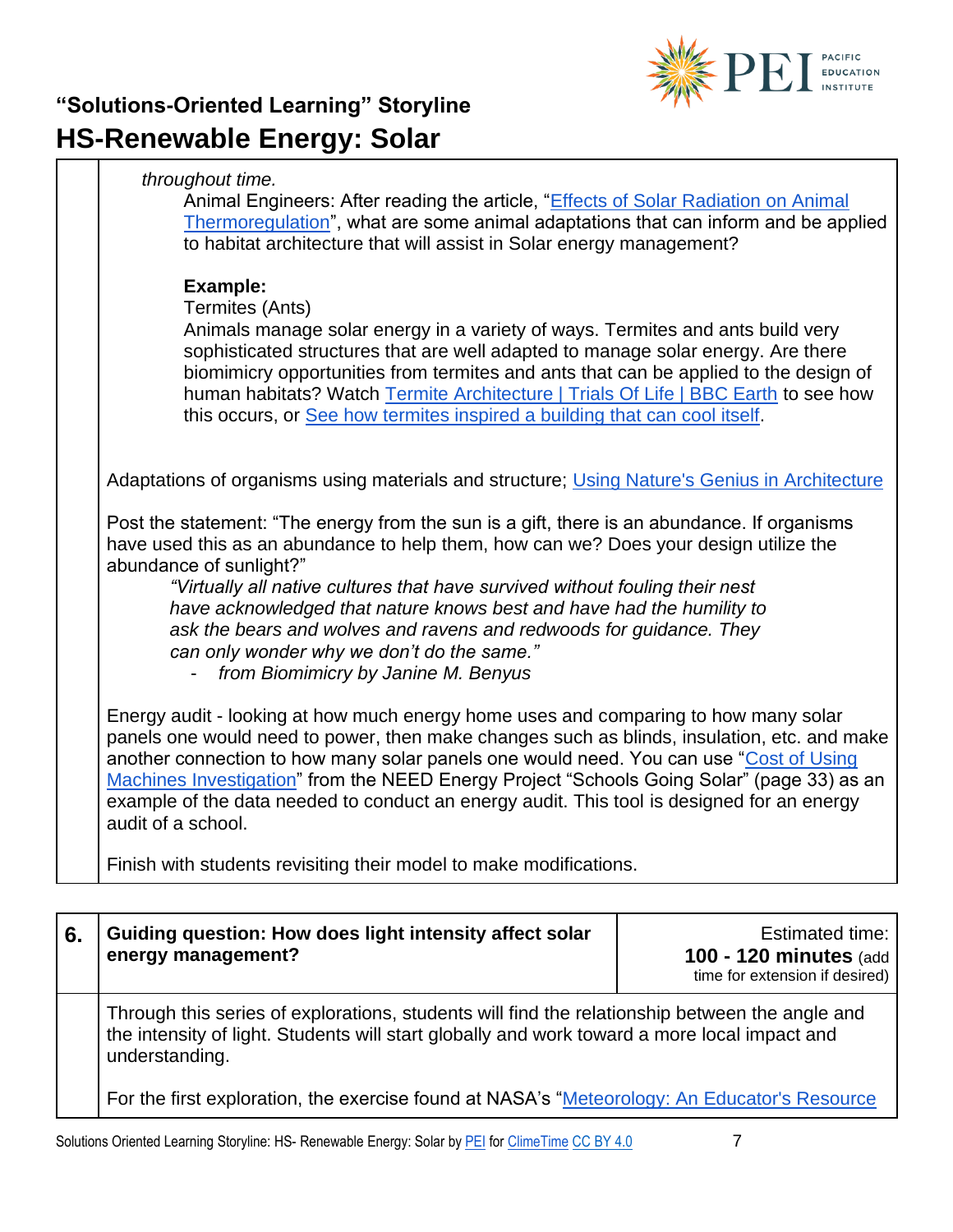

|                         | for Inquiry-Based Learning for Grades 5-9", guides students through inquiry of the relationship                                                                                                                                                                |
|-------------------------|----------------------------------------------------------------------------------------------------------------------------------------------------------------------------------------------------------------------------------------------------------------|
|                         | between the geographic location, time of year, and the angle of the sunlight.<br>There is an introductory activity with a stick in the ground. Instead of this, you may want                                                                                   |
|                         | to: "Shoot the Sun" (activity outline follows)                                                                                                                                                                                                                 |
|                         | You will make an apparatus that allows you to measure the angle of the sun and the                                                                                                                                                                             |
|                         | apparent change in its path over time (daily, weekly)                                                                                                                                                                                                          |
|                         | 1. Pound a nail (16 penny; framing nail) into a board on one of the board's face<br>sides, towards the end of the board. The board needs to be large enough to<br>support the student's lab notebook or a sheet of paper.                                      |
|                         | 2. Go outside and set the board down on a level surface that will not change over                                                                                                                                                                              |
|                         | time and is in direct sunlight (note the time). Orient the board so the nail end is<br>oriented to the south (use a compass or a phone app compass). You will use the                                                                                          |
|                         | same site for multiple readings over time (daily, weekly )                                                                                                                                                                                                     |
|                         | 3. Notice that the nail creates a shadow. Draw a line in your notebook that                                                                                                                                                                                    |
|                         | represents the length of the shadow and its angle from the nail. Date your line.                                                                                                                                                                               |
|                         | 4. Repeat steps 2-3 at the same time each day for a period of time. You may                                                                                                                                                                                    |
|                         | choose to do this daily for a week or month. Or, you may choose to do this on a<br>particular day each week at the same time for the entire school year.                                                                                                       |
|                         | 5. Have students plot the length of the line as well as the angle change versus date.                                                                                                                                                                          |
|                         | 6. Have students discuss how this data informs them in their design of their building<br>and be prepared to defend their design using Claim, Evidence, Reasoning.                                                                                              |
|                         |                                                                                                                                                                                                                                                                |
|                         | Following the activity, facilitate a discussion about <b>Monthly Average Maps from NREL</b> (scroll<br>about $\frac{1}{3}$ of the way down the page) of the US showing the solar radiation averages. Ask                                                       |
|                         | students to note and explain any patterns.<br>For a deeper dive into solar radiation patterns, use the US Solar Radiation Resource                                                                                                                             |
|                         | Maps site. Students are able to select different data sets, data collection types, and                                                                                                                                                                         |
|                         | times of year to fully explore the relationship between time of year and solar radiation.                                                                                                                                                                      |
|                         | Allow students to explore their home solar exposure by typing their address into, Google:                                                                                                                                                                      |
| <b>Project Sunroof.</b> |                                                                                                                                                                                                                                                                |
|                         | Explore how to design with the sun in mind. Take a look at Engineering and Architecture:<br>Passive Solar Design House Orientation & Window Placement                                                                                                          |
|                         | After exploring light intensity effects on solar energy management, ask the students to revisit<br>their model. Based on where their home is being built, are they managing the abundance of<br>light? What changes should be made to their design to do this? |

| Guiding question: What designs/materials have been<br>used and are in use now that utilize/mitigate the use of | Estimated time:<br>100 - 120 minutes |
|----------------------------------------------------------------------------------------------------------------|--------------------------------------|
| passive and active solar energy?                                                                               | (some research could be homework)    |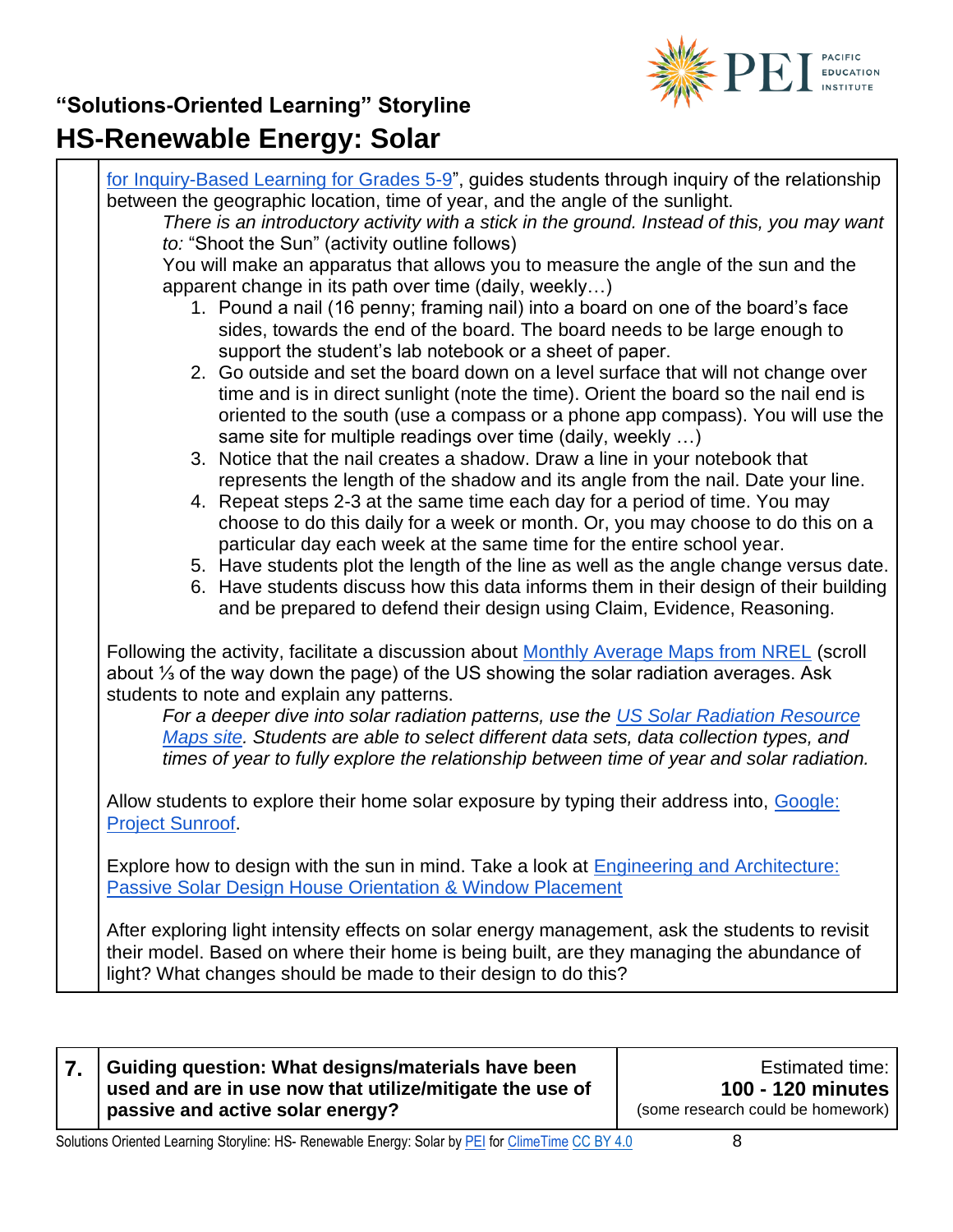

We have used light to understand how it interacts with materials. Now, we need to think about what materials and designs are appropriate for construction, and which materials and designs are best. The end goal is to design a structure that uses the abundant resource of solar energy in both passive and active energy resource management. We would like you to find three resources that inform you in management of solar energy to minimize your use of energy from other sources, thus decreasing your carbon footprint.

Help the students understand good resources by exploring the following with the class, on the overhead or with a list.

- [Passive House Northwest Building Directory](http://phnwdirectory.org/)
	- On this website is a list of different buildings built specifically for passive solar energy management in the Pacific Northwest. It includes images of the homes, designs, and specifications for the materials, ventilation, and performance. It also lists the building team, which would make for good contacts for students to deepen research by talking with experts.
- **[Native American Homes](http://www.native-languages.org/houses.htm)** 
	- Explore how indigenous people within our local regions, and throughout North America used natural materials that were in abundance to engineer different styles of homes, with climate zone needs in mind. This website includes photos of each style of home, and descriptions of why specific tribes used that design and materials.
- [Insulation Materials from the Department of Energy](https://www.energy.gov/energysaver/weatherize/insulation/insulation-materials)

Describes efficiency of different insulation materials used in construction.

Encourage the students to reach out to some of the local businesses that are using these specific techniques and materials.

This would be a good time to include proper research techniques, and citation formats. [Writing Videos for Kids: How to Evaluate Sources for Reliability,](https://www.youtube.com/watch?v=q1k8rcYUmbQ) is a great reminder.

After exploring light intensity and the efficiency of materials as insulation, ask the students to revisit their model. Based on where their home is being built, are they using cost efficient materials to manage the light? What changes should be made to their design and material to do this?

| 8.                                                                                                                       | Guiding question: How would you apply the information<br>about solar energy management, materials, and light<br>intensity to design your "dream" future home? ** | <b>Estimated time:</b><br>250 - 300 minutes<br>(some can be done outside of class) |  |
|--------------------------------------------------------------------------------------------------------------------------|------------------------------------------------------------------------------------------------------------------------------------------------------------------|------------------------------------------------------------------------------------|--|
|                                                                                                                          | Identify and categorize costs and benefits by discussing the primary categories that they fall<br>into are direct/indirect, tangible/intangible, and real:       |                                                                                    |  |
| Direct costs are often associated with production of a cost object (product,<br>service, customer, project, or activity) |                                                                                                                                                                  |                                                                                    |  |

Solutions Oriented Learning Storyline: HS- Renewable Energy: Solar by [PEI](https://pacificeducationinstitute.org/) for [ClimeTime](https://www.climetime.org/) [CC BY 4.0](https://creativecommons.org/licenses/by/4.0/) 9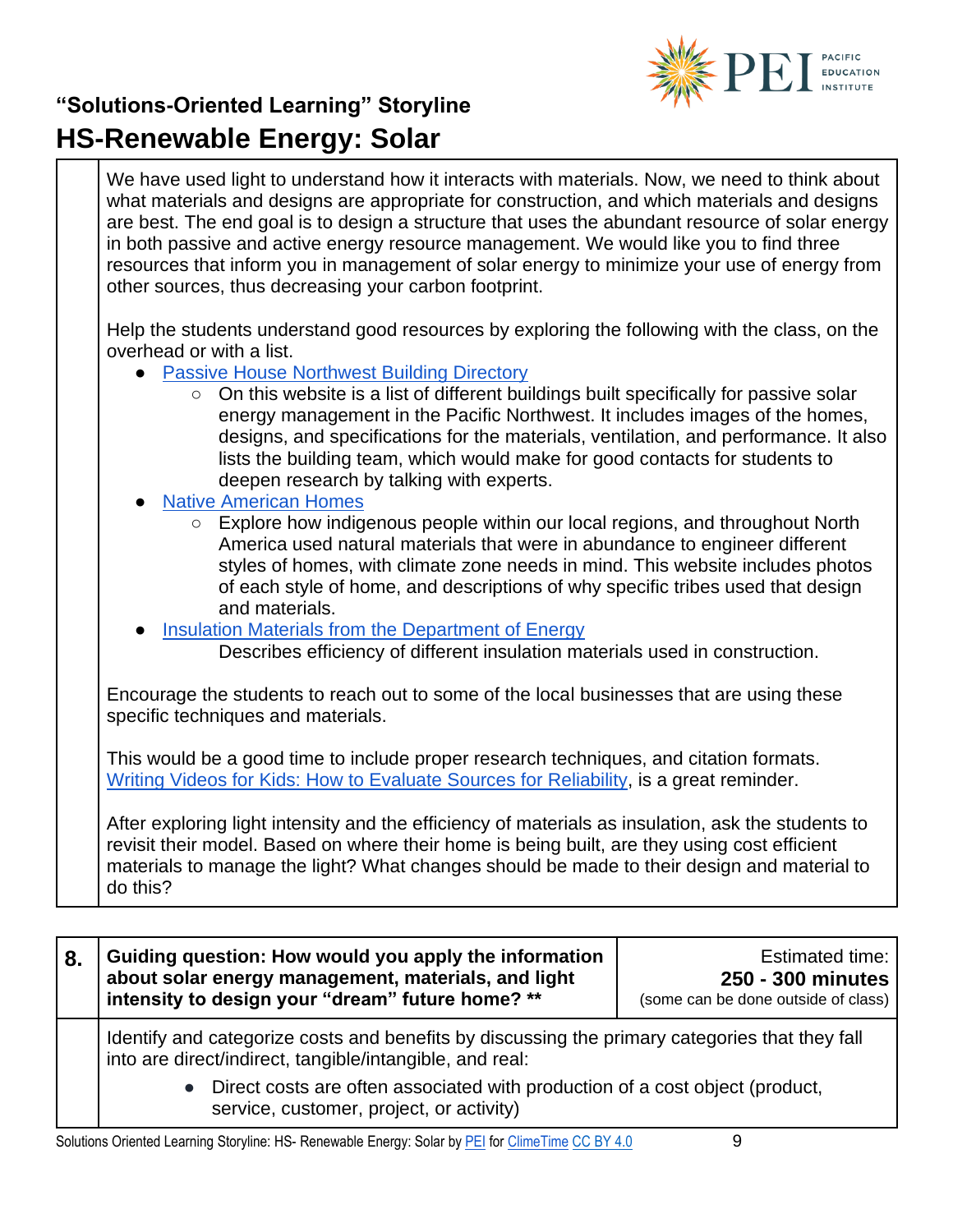

| Indirect costs are usually fixed in nature, and may come from overhead of a<br>$\bullet$<br>department or cost center<br>• Tangible costs are easy to measure and quantify, and are usually related to an<br>identifiable source or asset, like payroll, rent, and purchasing tools<br>Intangible costs are difficult to identify and measure, like shifts in customer<br>$\bullet$<br>satisfaction, and productivity levels<br>Real costs are expenses associated with producing an offering, such as labor<br>$\bullet$<br>costs and raw materials |  |
|------------------------------------------------------------------------------------------------------------------------------------------------------------------------------------------------------------------------------------------------------------------------------------------------------------------------------------------------------------------------------------------------------------------------------------------------------------------------------------------------------------------------------------------------------|--|
| Incorporate this editable cost/benefit analysis for students to track the scientific rationale for<br>choices of materials and structure of the solution, and how this solution will reduce the need<br>for energy from other sources.                                                                                                                                                                                                                                                                                                               |  |
| From the NEED Energy Project "Schools Going Solar", activity on page 36 "Can Solar Energy<br>Meet Your Electricity Demands?"                                                                                                                                                                                                                                                                                                                                                                                                                         |  |
| Utilize this interactive map, <b>FEMP</b> Screening Map from NREL, to further the discussion around<br>cost/benefit.                                                                                                                                                                                                                                                                                                                                                                                                                                 |  |
| Reminder: The goal is to build a home that is more energy efficient and therefore less carbon-<br>emitting, and the students will want to choose materials that are safe from the elements.                                                                                                                                                                                                                                                                                                                                                          |  |
| This learning session results in the student's "Post Assessment" artifact - a physical model<br>with annotations and explanations (see the assessment rubric for boundaries).                                                                                                                                                                                                                                                                                                                                                                        |  |
| ** Option: Instead of a dream home, students work in groups to design a Habitat for Humanity<br>home or a school, etc.                                                                                                                                                                                                                                                                                                                                                                                                                               |  |

| 9. | <b>Guiding Question: How does solar energy management</b><br>draw down carbon from the atmosphere?                                                                                                                                                                                                                                                                                                                                                                                                                                                                                                                                                                                         | <b>Estimated time:</b><br>120 minutes |
|----|--------------------------------------------------------------------------------------------------------------------------------------------------------------------------------------------------------------------------------------------------------------------------------------------------------------------------------------------------------------------------------------------------------------------------------------------------------------------------------------------------------------------------------------------------------------------------------------------------------------------------------------------------------------------------------------------|---------------------------------------|
|    | 1. As a review, students watch Climate Science in a Nutshell #4: Too Much Carbon<br>Dioxide followed by Climate Science in a Nutshell #5: Where Does Carbon Dioxide.<br>Students diagram how:<br>a. the light waves from the sun are absorbed by the surface of Earth and<br>transformed into thermal energy<br>b. the thermal energy is reflected by the atmosphere back to Earth<br>c. increasing the amount of carbon dioxide increases the amount of thermal energy<br>reflected back to Earth thus increasing the temperature of the planet<br>2. Students use the format CER to respond to the question: "How does solar energy<br>management draw down carbon from the atmosphere?" |                                       |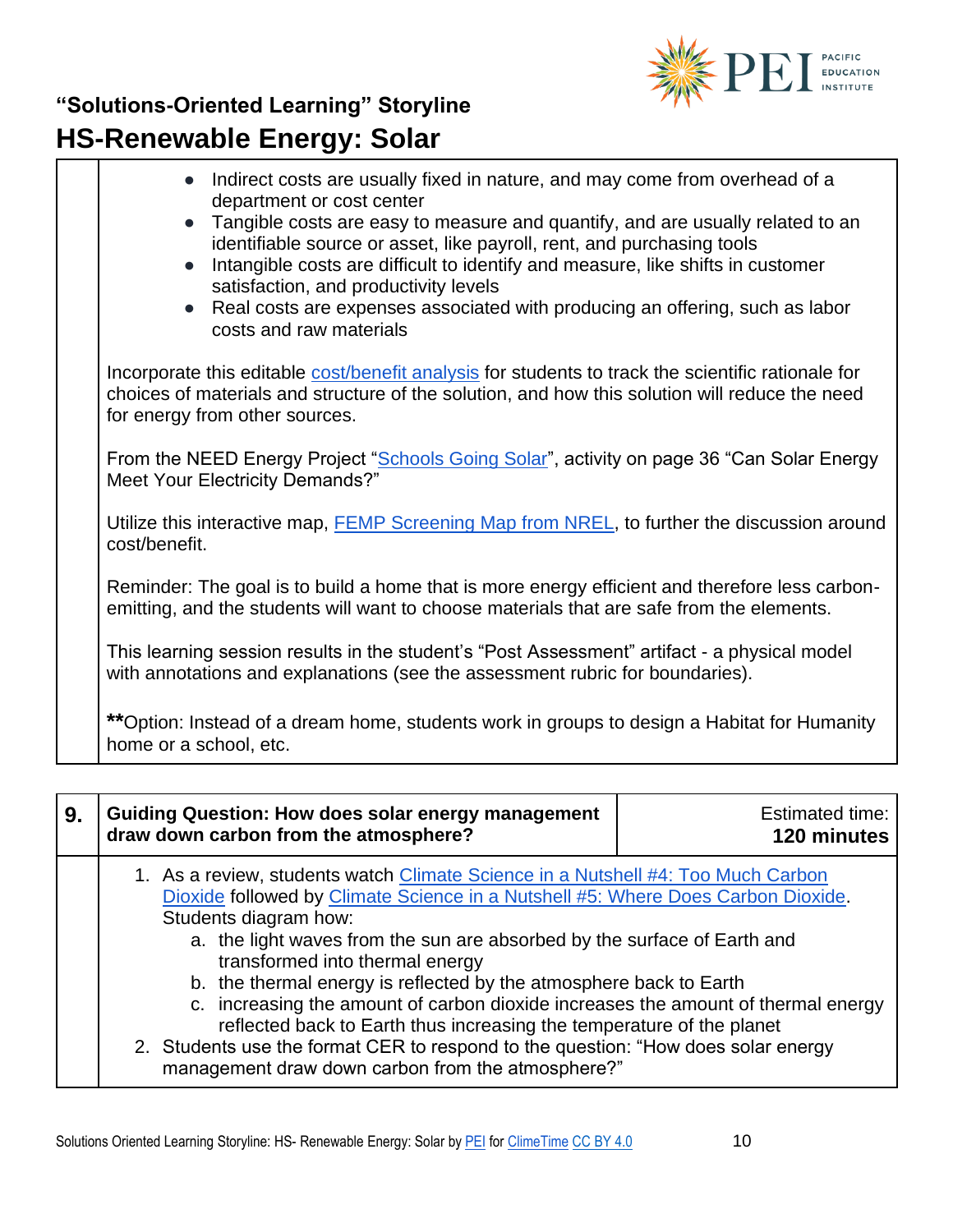

| 10. |           | Possible next steps/extensions:                                                                                                                                                                                                   |
|-----|-----------|-----------------------------------------------------------------------------------------------------------------------------------------------------------------------------------------------------------------------------------|
|     | $\bullet$ | Explore the subatomic physics of heat transfer and the energy transformation of light to<br>thermal energy.<br>• Connecting with <b>Habitat for Humanity</b><br>• Connecting with construction teacher or local industry partners |

| 11 | <b>Post Assessment:</b>                                                                                                                                                                                                                                                                                                                     | Estimated time:<br>20 minutes |
|----|---------------------------------------------------------------------------------------------------------------------------------------------------------------------------------------------------------------------------------------------------------------------------------------------------------------------------------------------|-------------------------------|
|    | HS-Renewable Energy: Solar Post -Assessment<br>Generational Stewardship: Defense of design, overarching idea to work with abundance of<br>energy - SHOUT OUT to community to reduce greenhouse gasses. Reducing energy and<br>greenhouse gasses from other sources, (i.e. refrigerant, heating, cooling). Explain cost-benefit<br>analysis. |                               |

| 12. | <b>Peer Review:</b>                                                                                                                                                                                                                                                                                                                                                                                                                                                                                                                                                                      | <b>Estimated time:</b><br><b>Dependent on class</b> |  |
|-----|------------------------------------------------------------------------------------------------------------------------------------------------------------------------------------------------------------------------------------------------------------------------------------------------------------------------------------------------------------------------------------------------------------------------------------------------------------------------------------------------------------------------------------------------------------------------------------------|-----------------------------------------------------|--|
|     | Allow students to peer review other students' work. They will need to analyze three other<br>designs. Within their analysis students should address constraints of the job including, but not<br>limited to; report on total cost of the job, safety of the structure, reliability of modifications for<br>active and passive use of sunlight, as well as aesthetics or looks of the final design.<br>This can be done with a 'rotation station' idea - move the classroom around stationary<br>designs at the table, or peer review as each student presents their design to the class. |                                                     |  |
|     |                                                                                                                                                                                                                                                                                                                                                                                                                                                                                                                                                                                          |                                                     |  |
|     | HS- Renewable Energy: Solar Assessment Rubric<br><b>LIC Departuale Freezow Calor OFD Treater</b>                                                                                                                                                                                                                                                                                                                                                                                                                                                                                         |                                                     |  |

[HS-Renewable Energy: Solar OER Tracker](https://pacificeductioninstitute.sharepoint.com/:x:/s/Program/EaPd3NpnpnRErtOCDrLwmi8B4KaB1kAdtR5ua3-0WMb8Pw?e=cAm3Pt)

Pacific Education Institute would like to acknowledge and thank the writing team for their work. The   team included Michelle Townshend, Randall James, Madison Crow, Megan Rivard and Shelley Stromholt. In you have comments or questions please contact[info@pacificeducationinstitute.org](mailto:info@pacificeducationinstitute.org)   

Except where otherwise noted, this work developed by [Pacific Education Institute](https://nam02.safelinks.protection.outlook.com/?url=https%3A%2F%2Fpacificeducationinstitute.org%2F&data=04%7C01%7CElizabeth.Schmitz%40k12.wa.us%7C41f396bd8007472104cb08d946428fd9%7Cb2fe5ccf10a546feae45a0267412af7a%7C0%7C0%7C637618073981325962%7CUnknown%7CTWFpbGZsb3d8eyJWIjoiMC4wLjAwMDAiLCJQIjoiV2luMzIiLCJBTiI6Ik1haWwiLCJXVCI6Mn0%3D%7C1000&sdata=bGDGs0ZeLGXUnzJBFLiT91OzKcAt%2B4CpOx%2Fz7d%2Fj%2BVY%3D&reserved=0) (PEI) for the [Washington Office of Superintendent of Public Instruction,](https://www.k12.wa.us/) is available under a [Creative](https://nam02.safelinks.protection.outlook.com/?url=https%3A%2F%2Fcreativecommons.org%2Flicenses%2Fby%2F4.0%2F&data=04%7C01%7CElizabeth.Schmitz%40k12.wa.us%7C41f396bd8007472104cb08d946428fd9%7Cb2fe5ccf10a546feae45a0267412af7a%7C0%7C0%7C637618073981335914%7CUnknown%7CTWFpbGZsb3d8eyJWIjoiMC4wLjAwMDAiLCJQIjoiV2luMzIiLCJBTiI6Ik1haWwiLCJXVCI6Mn0%3D%7C1000&sdata=EVtTsbTEYq4W788GWvtudjm9DAMzIqPoHLyx5v1hPjk%3D&reserved=0)  [Commons Attribution 4.0 License.](https://nam02.safelinks.protection.outlook.com/?url=https%3A%2F%2Fcreativecommons.org%2Flicenses%2Fby%2F4.0%2F&data=04%7C01%7CElizabeth.Schmitz%40k12.wa.us%7C41f396bd8007472104cb08d946428fd9%7Cb2fe5ccf10a546feae45a0267412af7a%7C0%7C0%7C637618073981335914%7CUnknown%7CTWFpbGZsb3d8eyJWIjoiMC4wLjAwMDAiLCJQIjoiV2luMzIiLCJBTiI6Ik1haWwiLCJXVCI6Mn0%3D%7C1000&sdata=EVtTsbTEYq4W788GWvtudjm9DAMzIqPoHLyx5v1hPjk%3D&reserved=0) All logos and trademarks are the property of their respective owners.